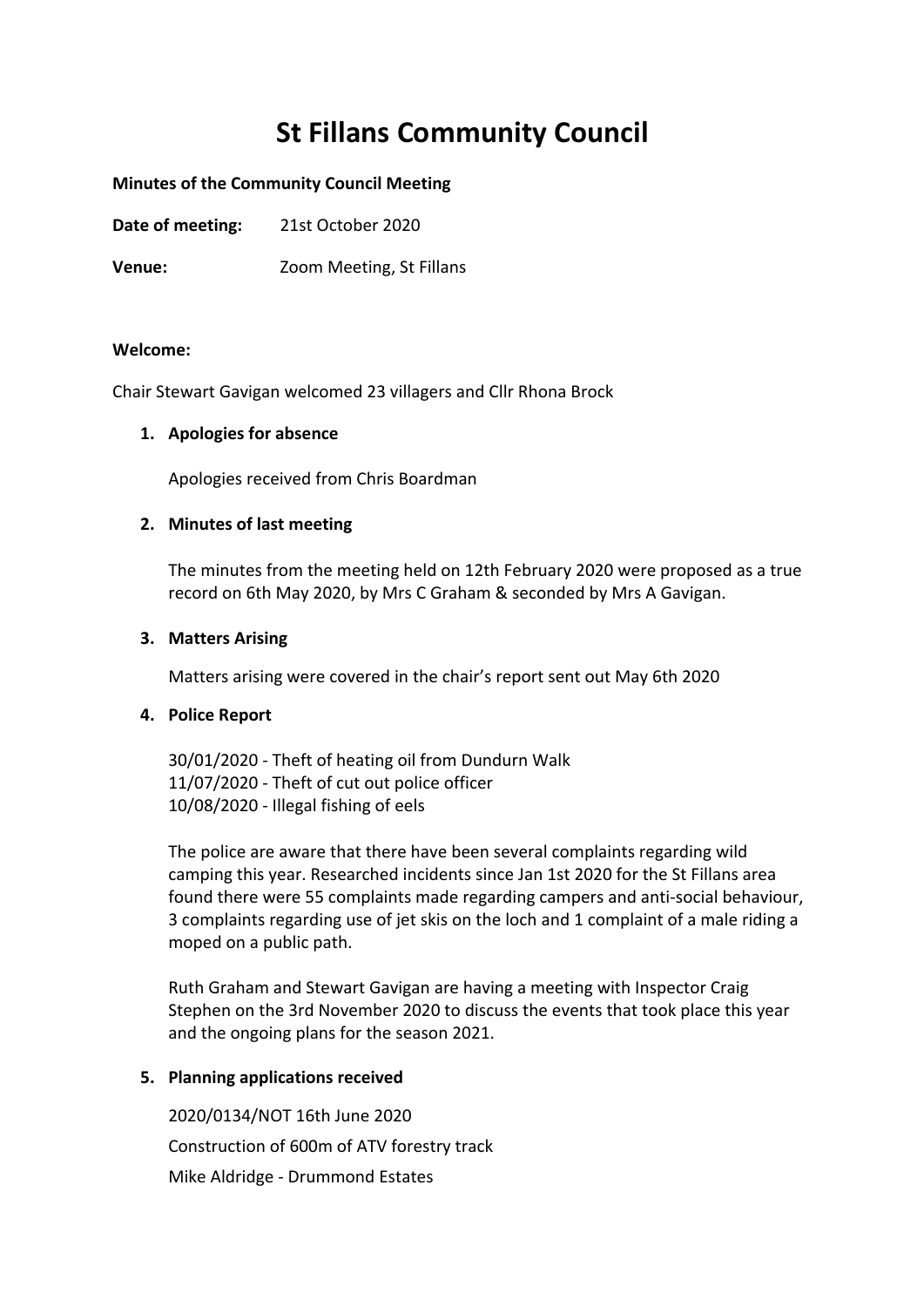#### 2020/0133/HAE 30th June 2020

Erection of two storey side extension and removal of existing bay window Jonathan Dovey – Auchendoune

# **6. Village working groups**

## **a. Garden Group**

A further update on the Field of Hope project, supplies have been ordered from Stewarts, plants ordered from Bennybeg and work is progressing.

# **b. Path Group**

- i. Going forward, we've recently been awarded £30k of funding from NatureScot (formally Scottish Natural Heritage) for future Project Design and Management for Railway Path. (I've attached our Work Schedule and Achievement Plan for more detailed information, if required.)
- ii. LERP Fortrenn Section full funding in place, just waiting for final signed Path Agreement from SSE and hoping for completion by 1st April 2021.
- iii. LERP Glentarken (west of bridge) much of the design and planning done. Still needs Path Agreements, Planning Approval and additional funding. Completion hoped for end 2022.
- iv. LERP Ardveich and Derry Woods landowner discussions, design and planning started. Completion aimed for 2022/23
- v. Lochearnhead (Village Path Infrastructure Study which includes the Railway Path) - Sustrans and the National Park already engaged in Community Consultaions. Findings and Recommendations to be published shortly. Completion 2022/23?
- vi. LERP Glentarken Woods 2023/24?
- vii. Update Village Walks information on Website, including possibility of GPS mapping.
- viii. General Path Maintenance; with the help of the Garden Group. Cutting back encroaching vegetation, clearing fallen trees etc.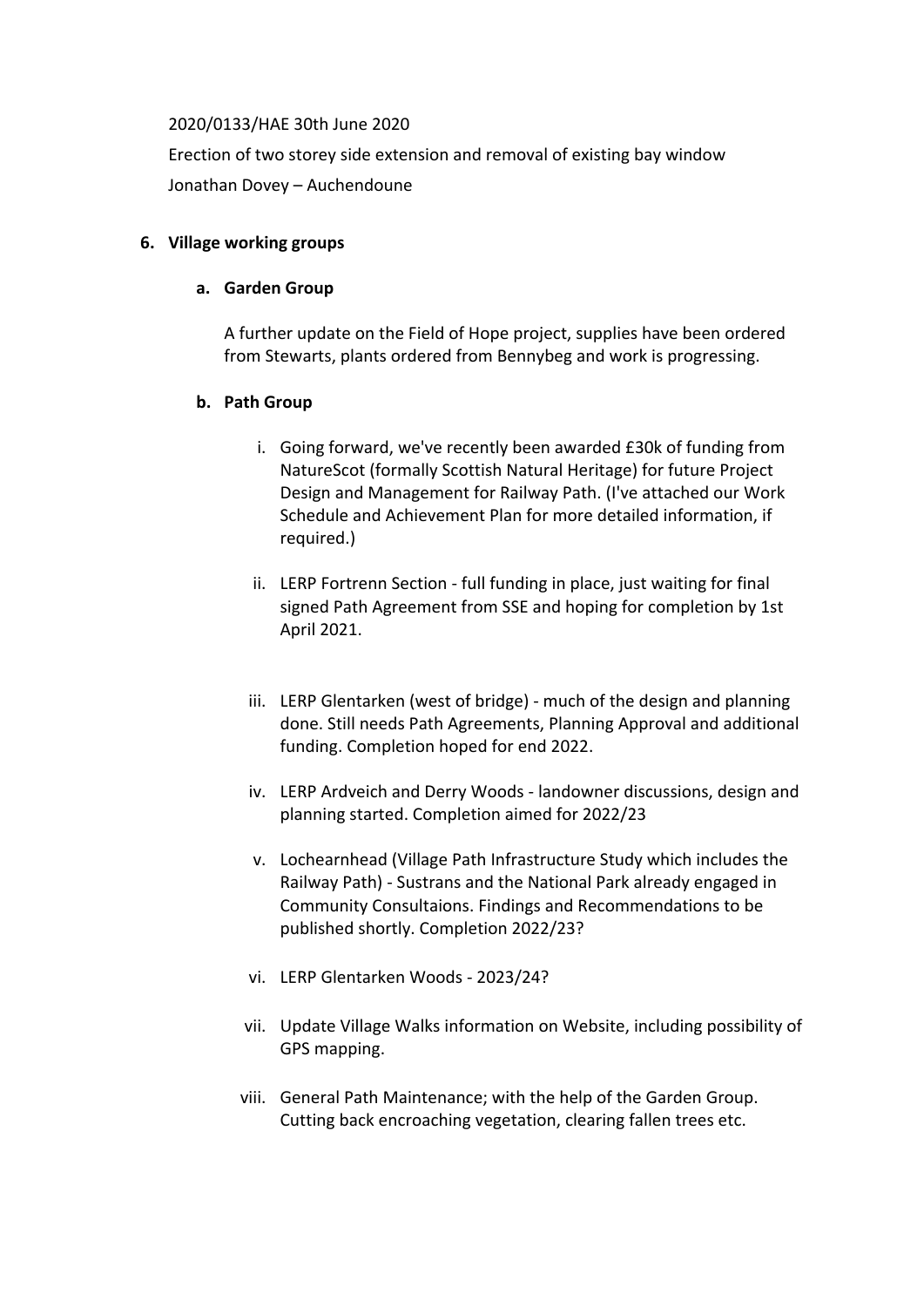- ix. Thanks for everyone's help please let me know of any path problems.
- x. The counter on the Railway Path (located above Little Port Farm) has recorded 24,686 walkers and 11,678 cyclists since opening in August 2016. That's over 36,000 journeys that would either have been difficult and dangerous using the A85 or not have been made at all.
- xi. Loch Earn Railway Path Project has been selected as one of the finalists for the LEADER Funding Awards, in the category 'Local infrastructure & service improvement which has seen the biggest impact on the community'.

# **c. Festive Committee**

Plans for 2020 have been severely disrupted because of Covid-19, however plans are underway for 2021.

# **d. Play Park Group**

The playpark is being well-used with lots of visitors and positive comments. The lockdown meant that various contracts, invoices and negotiations could not be finalised, but things have now moved on.

The 21 notices and information boards have now been delivered and mainly installed.

All final invoices are in and have been paid.

The last tranche of funding (less than 1%), is expected to be received imminently.

The project will be finished on budget, if not on time!

The only item to be completed is the pebble-patch. (You may remember painting a pebble 2 years ago!). We have left this till last to see what is left! Basically, we need to shift 10-20 tons of material to increase the mound for the patch! We may have to wait till the spring.

# **7. AOB**

- a. As long as there are no further changes in restrictions, it is still proposed to have a socially distanced remembrance service at the War Memorial on 8th November 2020 at 11 o'clock. Susan Hardman-Moore will conduct the service and Sandy Campbell will attend as piper. There will be a church service afterwards, there is space for 16 people or 32 if you are in couples from the same household. There will be track and trace information taken at the bridge and It is recommended that facemasks are worn.
- b. P & K are going to re-instate the 115 service between St Fillans and Comrie. The 115 service will only be able to take two people at a time. Waiting for current timetables to forward to the village. If anybody has any comments